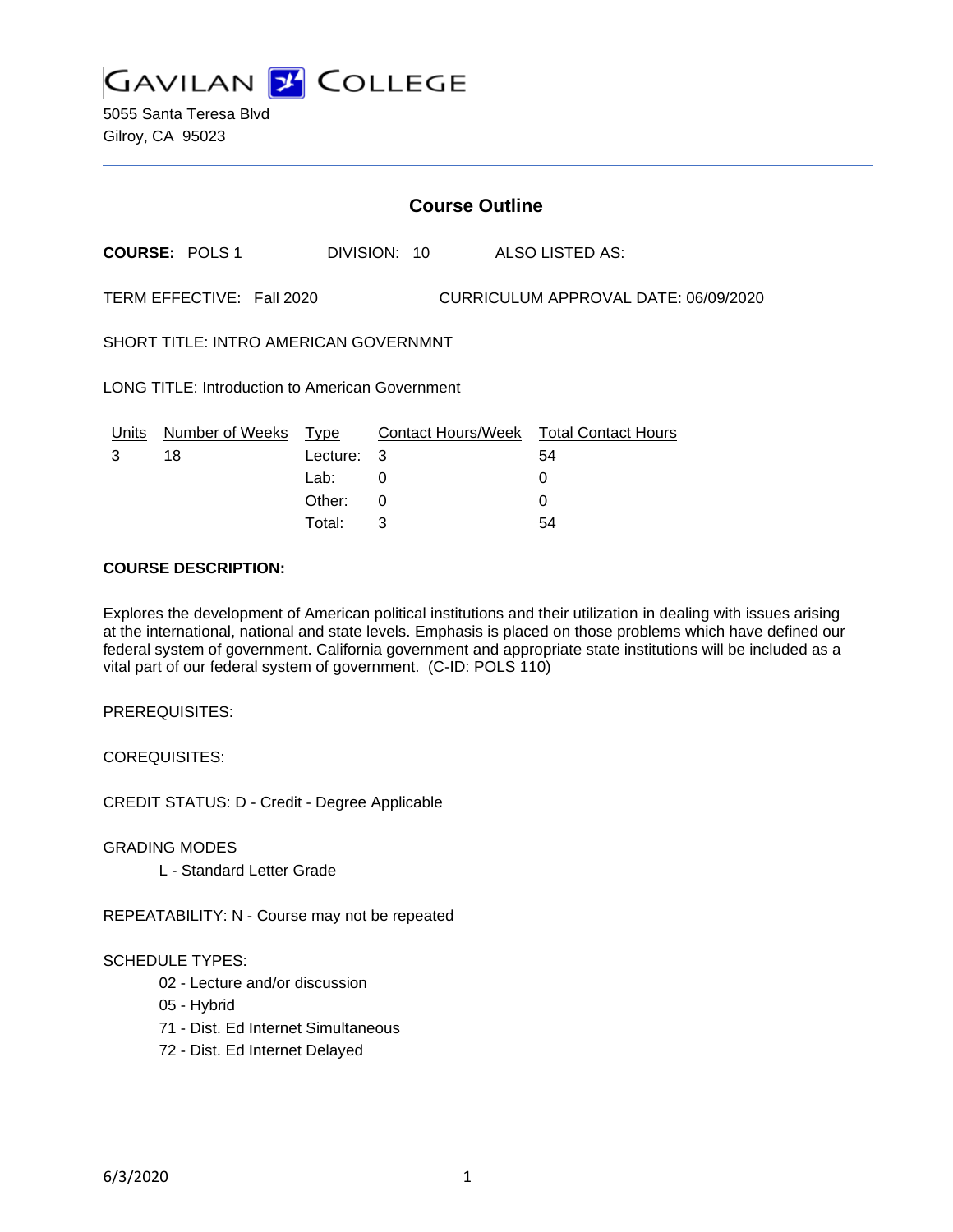## **STUDENT LEARNING OUTCOMES:**

By the end of this course, a student should:

1. Describe and analyze the critical issues in the evolution of the U.S. Constitution.

2. Identify and evaluate the role of the three major branches of the American national government.

3. Identify and evaluate the leading theories on American governance.

4. Identify the major interest groups in American society and assess their impact on the democratic process.

5. Identify and evaluate America's progress in its pursuit of equal opportunity and justice for all.

6. Analyze the role of culture, diversity and ideology in shaping public opinion and public policy in the U.S. and California.

#### **CONTENT, STUDENT PERFORMANCE OBJECTIVES, OUT-OF-CLASS ASSIGNMENTS**

Curriculum Approval Date: 06/09/2020

3 Hours

Content: Introduction to the Study of Politics

Performance Objectives: (1) Critically examine the concepts politics and government; (2)

Critically examine and evaluate democracy; (3) Examine why politics and government matter

Assignments: Introduction, pp1-9. Quiz 1. Homework problem set 1.

3 Hours

Content: Constitution of the United

**States** 

Performance Objectives: (1) Critically examine the path to the U.S. Constitution; (2) Examine the various features of the Constitution; (3) Explain how judicial review came to the Supreme

Court.

Assignments: Chapter 1. Quiz 2. Homework problem set 2.

3 Hours

Content: Federalism-States in the Union

Performance Objectives: (1) Examine and evaluate American federalism in the 19th century;

(2) Examine and evaluate American federalism in the 21st century.

Assignments: Chapter 2. Quiz 3. Homework problem set 3.

3 Hours

Content: Politics in California

Performance Objectives: (1) Critically

evaluate the role of politics in California; (2) Critically examine the impact of the federal government on CA politics; Explain the fundamentals of the CA state budget process; Explain and critically

assess the fundamentals of campaigns and elections in CA.

Assignments: Chapter 3. Quiz 4. Homework problem set 4.

3 Hours

Content: Civil Rights and Civil Liberties

Performance Objectives: (1)

Critically evaluate civil rights in America; (2) Explain the fundamentals of American criminal justice; (3) Explain and evaluate racial and sexual equality in 20th century America

Assignments: Chapter

4. Quiz 5. Homework problem set 5.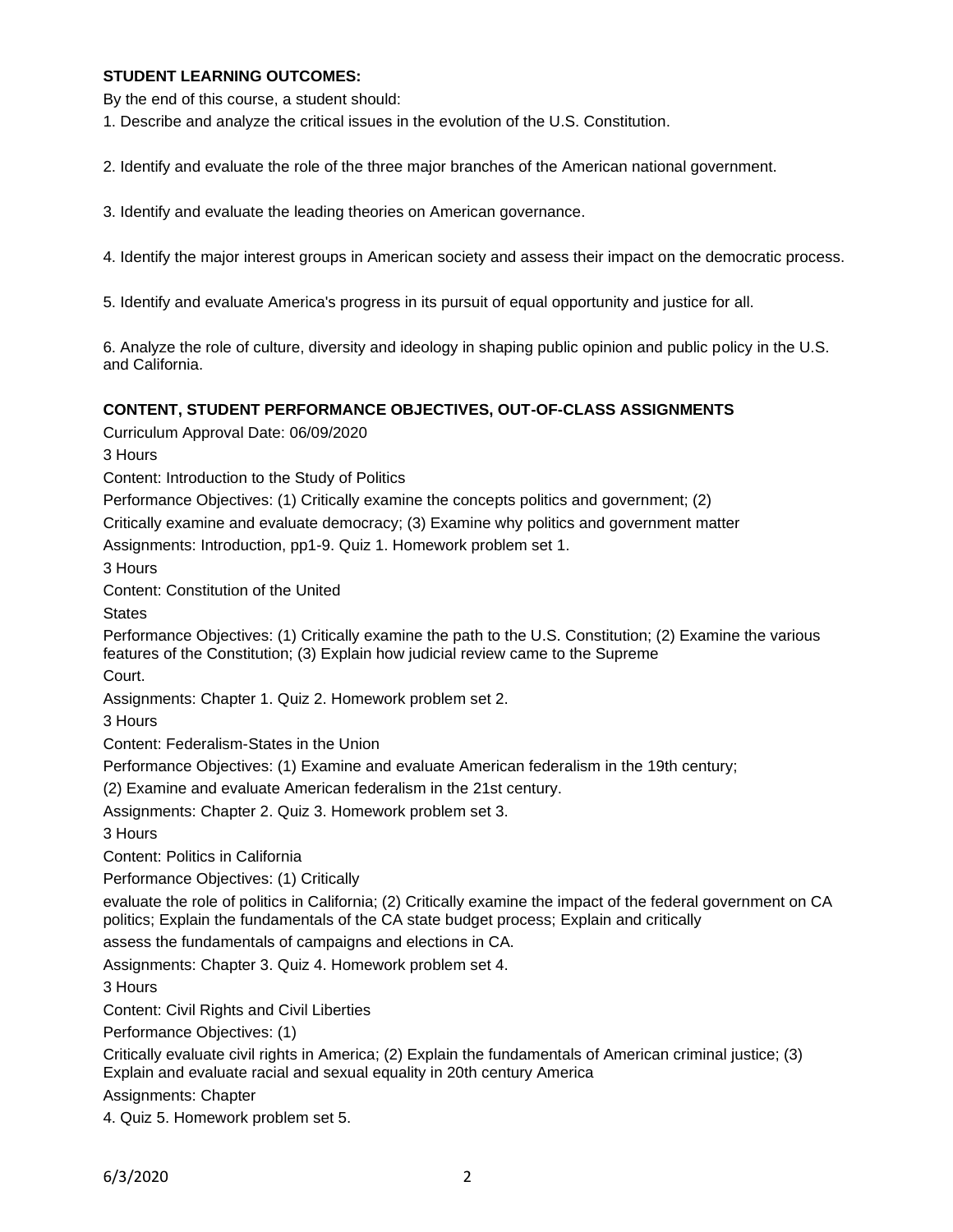# 3 Hours

Content: Political Ideologies

Performance Objectives: (1) Critically examine the role and importance of political ideologies; (2) Compare and contrast the

various American political ideologies: Liberalism, Conservatism, the New Right, Libertarianism. and Democratic Socialism

Assignments: Chapter 5. Quiz 6. Homework problem set 6.

3 Hours

Content: Public

**Opinion** 

Performance Objectives: (1) Examine what Americans think about politics; (2) Critically examine the sources of public opinion

Assignments: Chapter 6. Quiz 7. Homework problem set 7.

3

**Hours** 

Content: Political Participation

Content: The Mass Media

Performance Objectives: (1) Explain the "Fifth Branch" of government; (2) Critically examine and evaluate the role of the mass media in

21st century American life; (3) Examine the relationship between politics and the media; (4) Critically evaluate whether and to what extent the mass media is biased

Assignments: Chapter 7. Quiz 8.

Homework problem set 8.

3 Hours

Content: Interest Groups

Performance Objectives: (1) Examine the role of interest groups in the American political system; (2) A historical analysis of the role of

interest groups; (3) Compare and contrast the role of interest groups in state and local politics

Assignments: Chapter 8. Quiz 9. Homework problem set 9.

3 Hours

Content: Campaigns and

Elections

Performance Objectives: (1) Critically examine the voter's perspective-to vote or not to vote, that is the question; (2) An examination of campaigns from a candidate's perspective-running

for Congress; (3) Analyze who runs for President and why; (4) Discuss and analyze the various election strategies and tactics

Assignments: Chapter 9. Quiz 10. Homework problem set 10.

3

**Hours** 

Content: Congress

Performance Objectives: (1) Critically analyze the Constitutional powers of Congress; (2) Critically analyze the members of Congress-who are they, how do they see their role,

how long do they stay, how much do they do, what do they do, how do they see each other, how does a bill become a law and what role for a changing Congress in the 21st century?

Assignments: Chapter

10. Quiz 11. Homework problem set 11.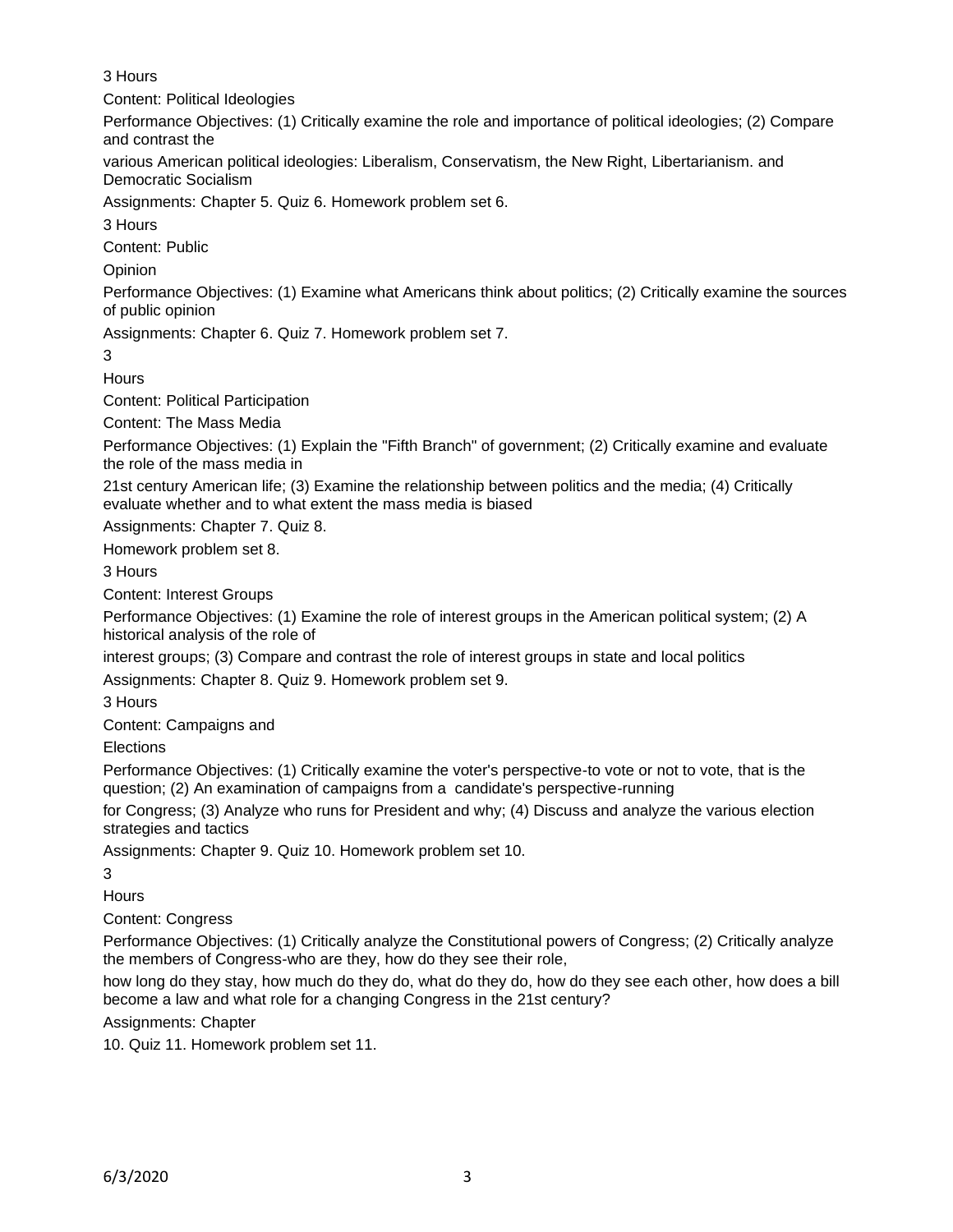3 Hours

Content: The Presidency

Performance Objectives: (1) Examine and evaluate the President and symbolic leadership; (2) Critically analyze the relationship

between the President and Congress-foreign and domestic policymaking; (3) Critically examine the relationship between the President and the media as well as what role for a changing Presidency in the 21st century?

Assignments: Chapter 11. Quiz 12. Homework problem set 12.

3 Hours

Content: The American National Court System

Performance Objectives: (1) Examine what American courts do; (2) A critical

assessment of the Supreme Court at work

Assignments: Chapter 12. Quiz 13. Homework problem set 13. Debates 1-3

3 Hours

Content: Public Policy and Economics

Performance Objectives: (1) Examine and

analyze the role of the national government and economic policymaking; (2) Critically analyze the deficit and the national budget; (3) Explain the development of federal social welfare policy; (4)

Explain and evaluate the national government as social insurer-social security, Medicare, unemployment compensation, Medicaid, food stamps, and welfare; (5) Critically assess the role of the federal

government in ensuring economics and equality

Assignments: Chapter 13. Quiz 14. Homework problem set 14. Debates 4-6

3 Hours

Content: American Foreign Policy

Performance Objectives: (1) Describe what

foreign policy is; (2) Describe America's role in the world; (3) Critically assess the foreign policy machinery-Departments of State and Defense, the CIA and the NSA. Domestic policy and national

security; (4) Critically examine current issues in foreign and defense policy since 9-11-01

Assignments: Chapter 14. Quiz 15. Homework problem set 15. Debates 7-10

3 Hours

Debates 7-10

3 Hours

Final

Exam

# **METHODS OF INSTRUCTION:**

- 1. Lecture-Discussion.
- 2. Video presentations, when appropriate.
- 3. Guest speakers.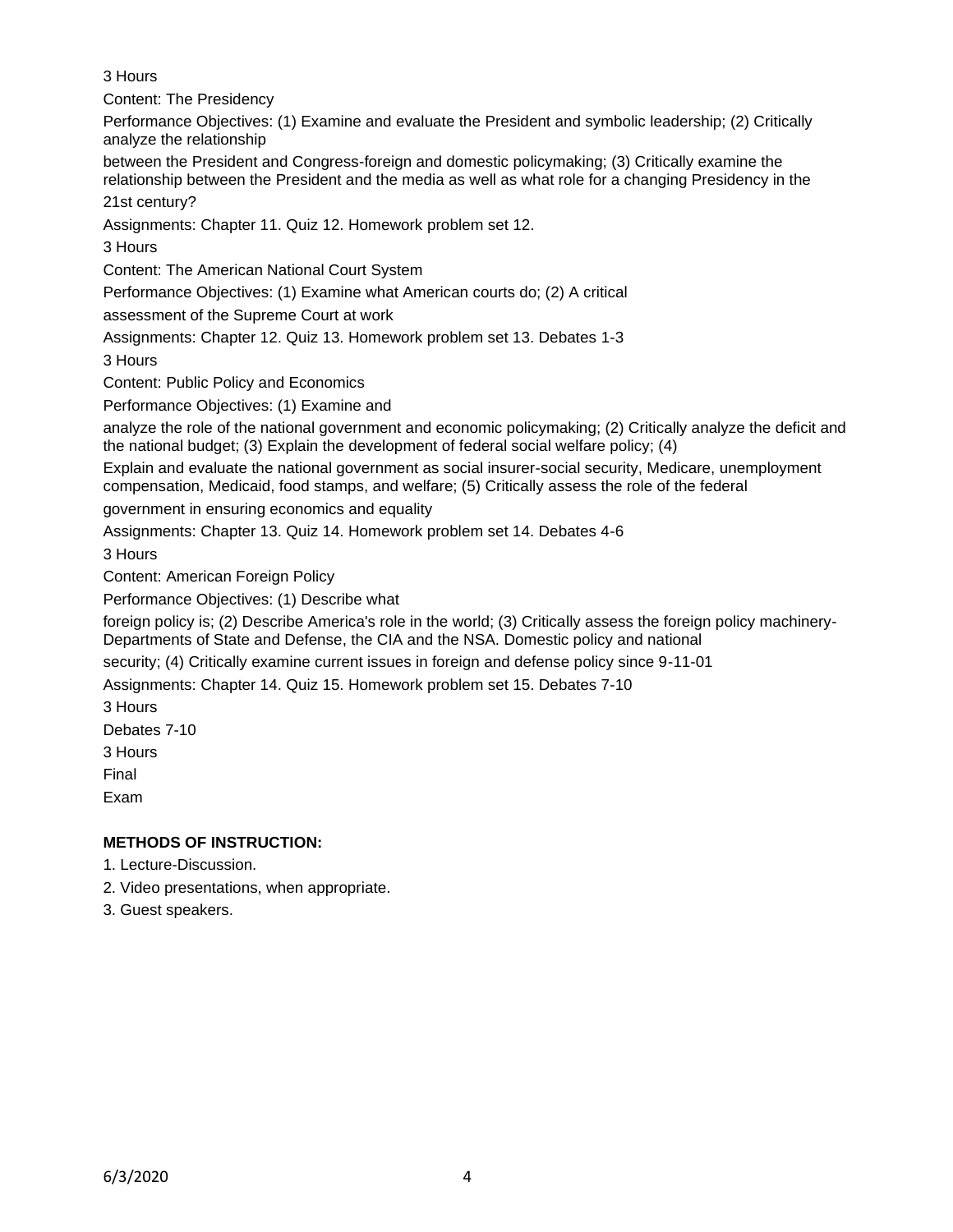## **OUT OF CLASS ASSIGNMENTS:**

Required Outside Hours: 50 Assignment Description: Assigned readings text and long form Canvas lectures Required Outside Hours: 20 Assignment Description: Group Debate Project Group debate prep work Required Outside Hours: 20 Assignment Description: Research Project Research, edit, complete writing research paper Required Outside Hours: 18 Assignment Description: Critical Thinking Assignments Complete critical thinking assignments in Canvas

## **METHODS OF EVALUATION:**

Writing assignments Percent of total grade: 70.00 % Research paper, Critical thinking assignments, current events project Objective examinations Percent of total grade: 30.00 % Objective final exam and chapter quizzes

## **REPRESENTATIVE TEXTBOOKS:**

Tom Dye. Required: Politics in America 2018 Elections edition. Boston: Pearson,2020. Basic freshmen college political science text. Not overly sophisticated, expresses concepts using direct and widely used language ISBN: ISBN: 9780135202753, 0135202752 Reading Level of Text, Grade: 13 Verified by: Dana Young